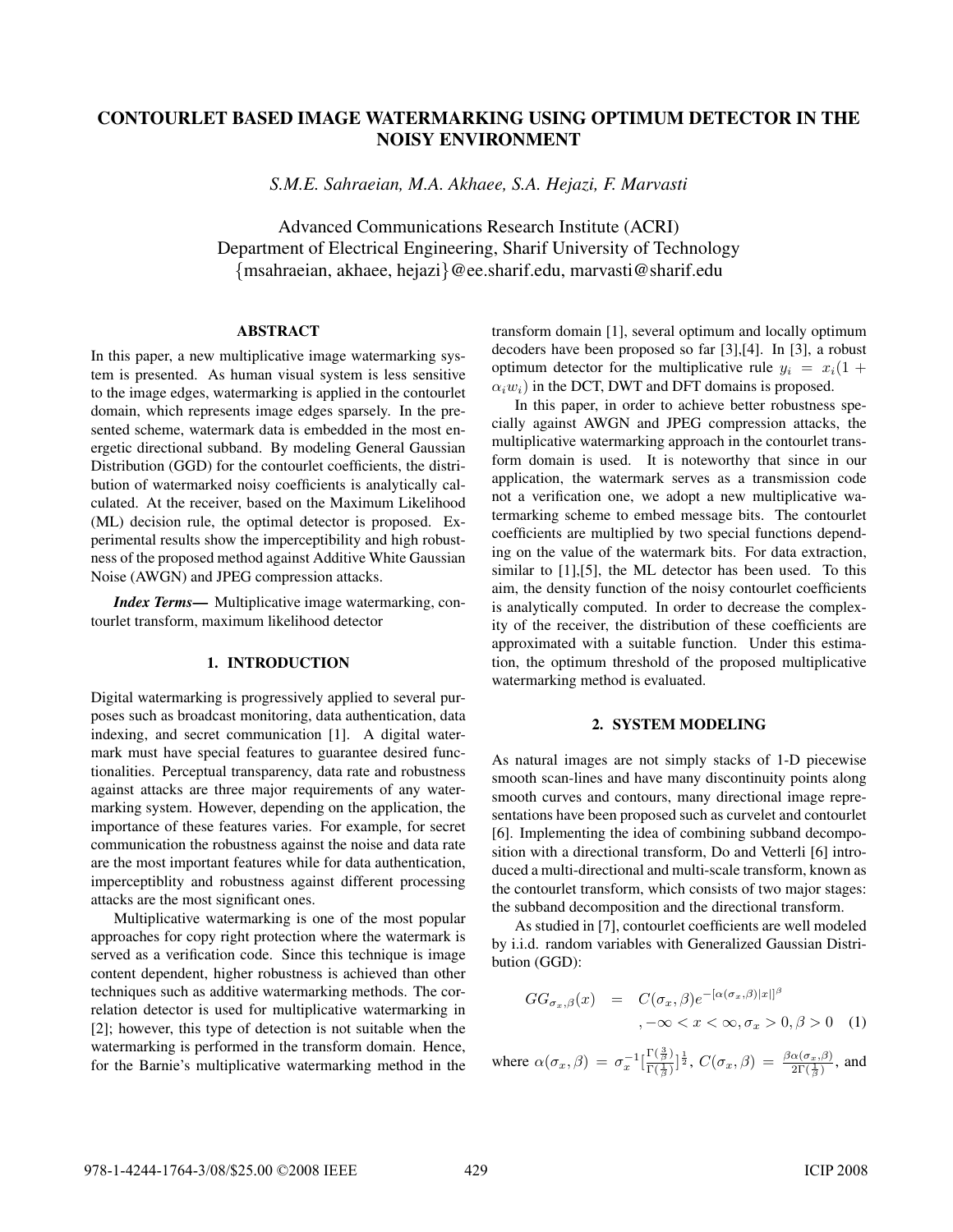$\sigma_x$  is the standard deviation of x,  $\beta$  is the shape parameter, and  $\Gamma(t) = \int_0^\infty e^{-u} u^{t-1} du$  is the Gamma function.

In our watermarking approach, as will be discussed in the next section, the contourlet coefficients  $x$  is multiplied by a monotonous strength function  $f(x)$ . Thus, if we show the watermarked coefficients by w, we have  $w = xf(x)$ . As discussed in the next section, the  $f(x)$  is selected in such a way that this  $xf(x)$  function is still monotonous in the practical range of  $x$ . Therefore, the distribution of  $y$  can be defined as:

$$
P(w) = \frac{P(x)}{xf'(x) + f(x)}\tag{2}
$$

At the receiver, we receive the coefficients attacked by noise or other kinds of attacks. We assume that the attacked noise is zero mean AWGN with the distribution of  $N(0, \sigma_n^2)$ . Thus,<br>the received coefficients are  $u = uv + n$ . Since the conthe received coefficients are  $y = w + n$ . Since the contourlet coefficients are considered to be independent of the noise term, we have  $P(y) = P(w) * P(n)$ , where  $*$  is the convolution operator. Thus, considering the GG distribution of contourlet coefficients  $x$ , we have:

$$
P(y) = \int_{-\infty}^{\infty} \frac{Ce^{-\left[\alpha|g(z)\right]l^{\beta}}}{g(z)f'(g(z)) + f(g(z))} \cdot \frac{1}{\sqrt{2\pi\sigma_n^2}} e^{-\frac{(y-z)^2}{2\sigma_n^2}} dz
$$
\n(3)

where  $g(x)$  is the inverse function of the  $w = xf(x)$  in the practical range of x; that is,  $g(w) = x$ .

To find a closed form answer for  $P(y)$ , we estimate the Gaussian function with a triangular function, as follows:

$$
\Lambda_G(x) = \begin{cases}\n\frac{-x + 3\sigma_n}{9\sigma_n^2} & 0 < x \le 3\sigma_n \\
\frac{x + 3\sigma_n}{9\sigma_n^2} & -3\sigma_n \le x < 0 \\
0 & |x| > 3\sigma_n\n\end{cases} \tag{4}
$$

Then, substituting this function in (3), and using the trapezoidal rule, we can compute the integral as:

$$
P(y) \simeq \frac{3\sigma_n}{2} \cdot \left[ \dots \right]
$$
  
\n
$$
\therefore \frac{K(y + \frac{3\sigma_n}{2})\Lambda_G(-\frac{3\sigma_n}{2}) + K(y + 3\sigma_n)\Lambda_G(-3\sigma_n)}{2}
$$
  
\n
$$
+ \frac{K(y)\Lambda_G(0) + K(y + \frac{3\sigma_n}{2})\Lambda_G(-\frac{3\sigma_n}{2})}{2}
$$
  
\n
$$
+ \frac{K(y)\Lambda_G(0) + K(y - \frac{3\sigma_n}{2})\Lambda_G(\frac{3\sigma_n}{2})}{2}
$$
  
\n
$$
+ \frac{K(y - \frac{3\sigma_n}{2})\Lambda_G(\frac{3\sigma_n}{2}) + K(y - 3\sigma_n)\Lambda_G(3\sigma_n)}{2} \right] (5)
$$

where,

$$
K(y) = \frac{Ce^{-[\alpha|g(y)|]^{\beta}}}{g(y)f'(g(y)) + f(g(y))}
$$
(6)

Then, after some simplifications, (5) is converted to:

$$
P(y) \simeq \frac{1}{2} \left[ \frac{K(y - \frac{3\sigma_n}{2})}{2} + K(y) + \frac{K(y + \frac{3\sigma_n}{2})}{2} \right] \tag{7}
$$



Fig. 1. The distribution function of the noisy watermarked contourlet signal,  $P(y)$  (3), compared with the five point  $(5)$ estimation.

To verify the accuracy of the estimation used in calculation of  $P(y)$  in (7), we have simulated this estimation along with (3) in Fig. 1 for an example case of  $\beta = 1.2$ ,  $\sigma_x = 50$ , and  $\sigma_n = 20$ . As we can see, the estimation is well matched with the exact density function.

# 3. PROPOSED METHOD

#### 3.1. Watermark Embedding

Imperceptibility of the watermarking algorithm is commonly achieved by exploiting the weaknesses of the HVS. For this purpose, we utilize  $N$  blocks with the highest entropy of the image to embed the watermark code.

We then apply the contourlet transform to each selected block. Then calculating the energy of the coefficients in each directional subband of the finest scale, we choose the directional subband with the highest energy for embedding purpose. This way, we hide the code in the most significant direction of each block. We embed a single bit of '0' or '1' to each block by manipulating the contourlet coefficients  $x_i$ in this significant directional subband based on the following strategy:

$$
w_i = \begin{cases} x_i \cdot f_1(x_i) & \text{For embedding 1} \\ x_i \cdot f_0(x_i) & \text{For embedding 0} \end{cases}
$$
 (8)

where  $f_1(x)$  and  $f_0(x)$  are strength functions which are chosen to be monotonous exponentially functions. To achieve the best performance, we define them as follows:

$$
f_1(x) = -0.3e^{-0.2|x|} + 1.65; \tag{9}
$$

$$
f_0(x) = 0.15e^{-0.2|x|} + 0.65; \tag{10}
$$

 $f_1(x)$  is the exponentially ascending function for  $x > 0$ which is larger than one and  $f_0(x)$  is the exponentially descending function for  $x > 0$  which is smaller than one. These functions are chosen exponentially in order that larger coefficients changes more than smaller ones during the watermarking process, as the larger coefficients are related to the strong edges in the supposed directional subband. However, as we mentioned in Section 2, these functions must be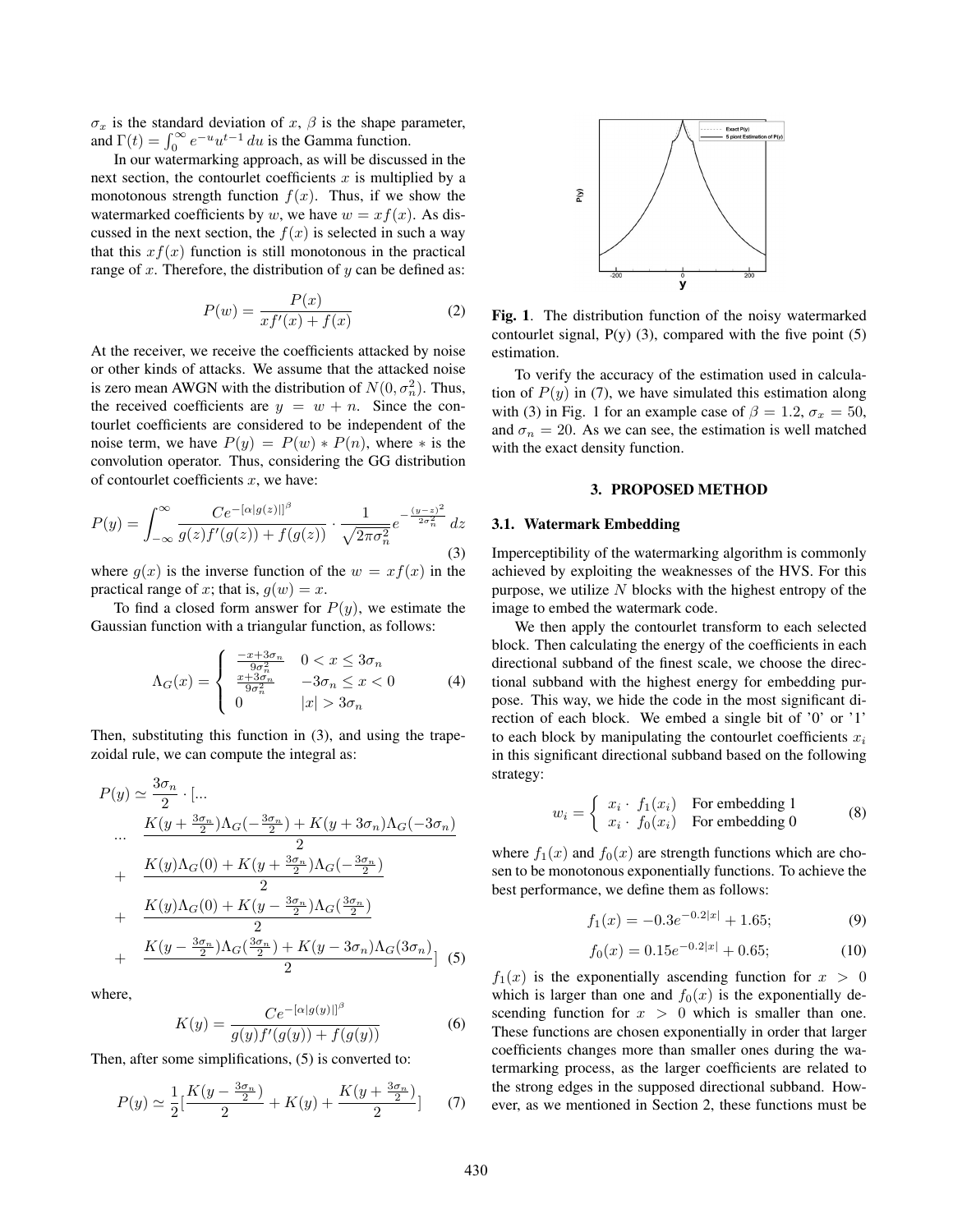defined in a way that the monotony of  $xf(x)$  is satisfied for the practical range of  $x$ . The proposed functions in (10), (9) satisfy these condition and  $xf_0(x)$  and  $xf_1(x)$  are ascending monotonous function.

By applying the inverse contourlet transform, we reconstruct the watermarked block. Repositioning each block in its position in the image, we create the watermark embedded image. The block positions and the GGD parameters ( $\sigma_x$  and  $\beta$ ) should be sent along with the watermarked image.

## 3.2. Watermark Detection

For detecting the watermark data in each block, we suggest a detection scheme based on an optimum detector.

Suppose that  $x_i$  represents the contourlet coefficients of the most energetic directional subband of a specific block. As discussed in Section 2, we considered these coefficients to have an iid GG distribution. Besides, we approximated the distribution of the watermarked coefficients attacked by AWGN by (7).

In order to have ML decision we must have:

$$
P(y_1, y_2, ..., y_N | 1) \gtrless_0^1 P(y_1, y_2, ..., y_N | 0)
$$
 (11)

where the left term is the distribution of the coefficients in a specific block with  $N$  coefficients for '1' embedding and the right term is the same distribution for '0' embedding. Considering the iid distribution of the contourlet coefficients, these distributions are defined as:

$$
P(y_1, ..., y_N|1) =
$$
  
\n
$$
\prod_{i=1}^{N} \frac{K_1(y_i - \frac{3\sigma_n}{2}) + 2K_1(y_i + K_1(y_i + \frac{3\sigma_n}{2})}{4}
$$
  
\n
$$
P(y_1, ..., y_N|0) =
$$
  
\n
$$
\prod_{i=1}^{N} \frac{K_0(y_i - \frac{3\sigma_n}{2}) + 2K_0(y_i) + K_0(y_i + \frac{3\sigma_n}{2})}{4}
$$
(12)

where,  $K_1(y)$  and  $K_0(y)$  are computed using (6) by the strength functions  $f_1(x)$  and  $f_0(x)$ , respectively.

By inserting (12) in (11) we can find the watermarked bit using the optimum detector.

As we can see, the best decision depends on the noise standard deviation in the supposed directional subband,  $\sigma_n$ . To estimate this parameter, we can use a Monte-Carlo method as suggested in [7].

For the noise free environment, (11) can be simplified more as:

$$
\sum_{i=1}^{N} [(\alpha|g_0(y_i)|)^{\beta} - (\alpha|g_1(y_i)|)^{\beta}] \gtrless_0^1 T
$$
 (13)

where,

$$
T = \sum_{i=1}^{N} \ln \frac{g_1(y_i) f_1'(g_1(y_i)) + f_1(g_1(y_i))}{g_0(y_i) f_0'(g_0(y_i)) + f_0(g_0(y_i))}
$$



(a) Original Image



(b) Watermarked Image

Fig. 2. Original and watermarked test images; Left to right: *Baboon*, *Barbara*, *Bridge*, and *Couple*

where,  $g_1(y)$  and  $g_0(y)$  are the inverse functions of  $xf_1(x)$ and  $xf_0(x)$ , respectively.

Considering (1), we need to estimate the standard deviation  $\sigma_x$  and the shape parameter  $\beta$  of the GGD function for the supposed directional subband in each block. The  $\beta$  parameter can be found using the kurtosis of the GGD. To find the  $\sigma_x$  parameter we suggest an estimator which is fitted for our ML detector.

Suppose we have  $N$  GGD coefficients in the current subband. Thus, the distribution of these coefficients can be defined as:

$$
P(\beta, \sigma_x; x) = \prod_{i=1}^{N} GG(x_i)
$$
 (14)

By applying a logarithm function to both sides, we have:

$$
L(\beta, \sigma_x; x) = N \ln C(\sigma_x, \beta) - \alpha(\sigma_x, \beta)^{\beta} \sum_{i=1}^{N} |x_i|^{\beta}
$$
 (15)

Computing the root of  $\frac{\partial L(\beta, \sigma_x; x)}{\partial \sigma_x} = 0$ , we have:

$$
\hat{\sigma}_x = \left[\frac{\Gamma(\frac{3}{\beta})}{\Gamma(\frac{1}{\beta})}\right]^{\frac{1}{2}} \left(\frac{\beta}{N} \sum_{i=1}^N |x_i|^{\beta}\right)^{\frac{1}{\beta}}
$$
(16)

# 4. SIMULATION RESULTS

We have performed several experiments to test the proposed algorithms and evaluate its performance against AWGN and JPEG attacks which are common in our application. For the contourlet transform, we use the 9-7 biorthogonal filters with three levels of pyramidal decomposition for the multiscale decomposition stage and the PKVA filters used in [6] for the multidirectional decomposition stage. We partition the finest scale to eight directional subbands. All the results are obtained by averaging over 20 runs with 20 different pseudorandom binary sequences as the watermarking signal.

For this study, we use various natural images of size 512×512. These images consist of *Baboon*, *Barbara*, *Bridge*,